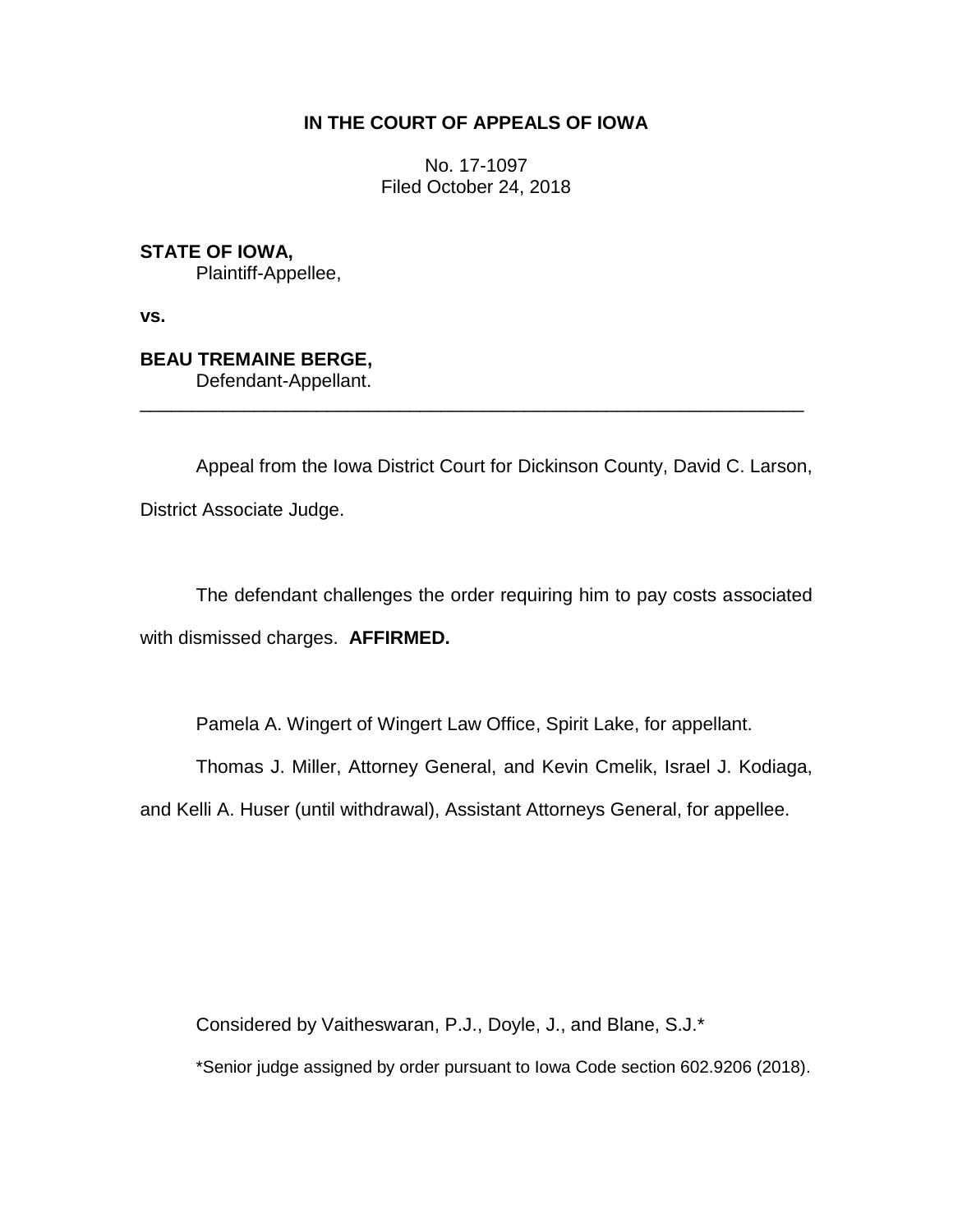## **BLANE, Senior Judge.**

Nine years after the district court erroneously assessed Beau Tremaine Berge (Berge) court costs in dismissed criminal cases, he challenged the assessment of those costs, which the district court denied. On this discretionary review, because of legal precedent, Berge's own failure to timely challenge the assessments, and his later agreement in a contempt proceeding to pay the costs, we find the district court properly denied Berge's challenge and affirm.

I. Factual and procedural background.

In July 2007, Berge was charged with one felony drug count in Dickinson County case No. FECR016893, as well as two related charges in case Nos. SM065539 and SM062381. Berge retained private counsel and filed a motion to suppress. Following a hearing, on May 12, 2008, the court granted Berge's motion to suppress. Due to the grant of the suppression motion, on July 7, the State filed a motion to dismiss FECR016893. On that same date the court entered an order granting the motion and dismissing that case, but taxing court costs to Berge in the amount of \$100.<sup>1</sup> Similarly, on August 14, 2008, the State filed a motion to dismiss the two accompanying misdemeanor charges (Nos. SM065539 and SM062381),

 $\overline{a}$ 

Under the Judgment/Lien Docket it states: 08-JUL-08 BERGE, BEAU TREMAINE 08-JUL-08 \$100.00 CC DUE 08/04/08 08-JUL-08 +ATTY

 $1$  The dismissal order reads: "The Defendant's bail, if any, is exonerated, and costs in the amount of  $\frac{1}{2}$   $\frac{1}{2}$  and attorney fees of  $\frac{1}{2}$  if any, are taxed to Defendant, to be paid (by 8/4/08 [handwritten]). Below the judge's signature is handwritten: " \*costs \$100.00."

The clerk of court docket states:

<sup>07-</sup>JUL-08 02:22 PM 0 OODP C Description ORDER OF DISPOSITION Filed By DI1033787 LESTER, DAVID A Comment(s) ORDER TO DISMISS ALL COUNTS,W/CC,ATTY TAXED TO DEFT, DUE 08/04/08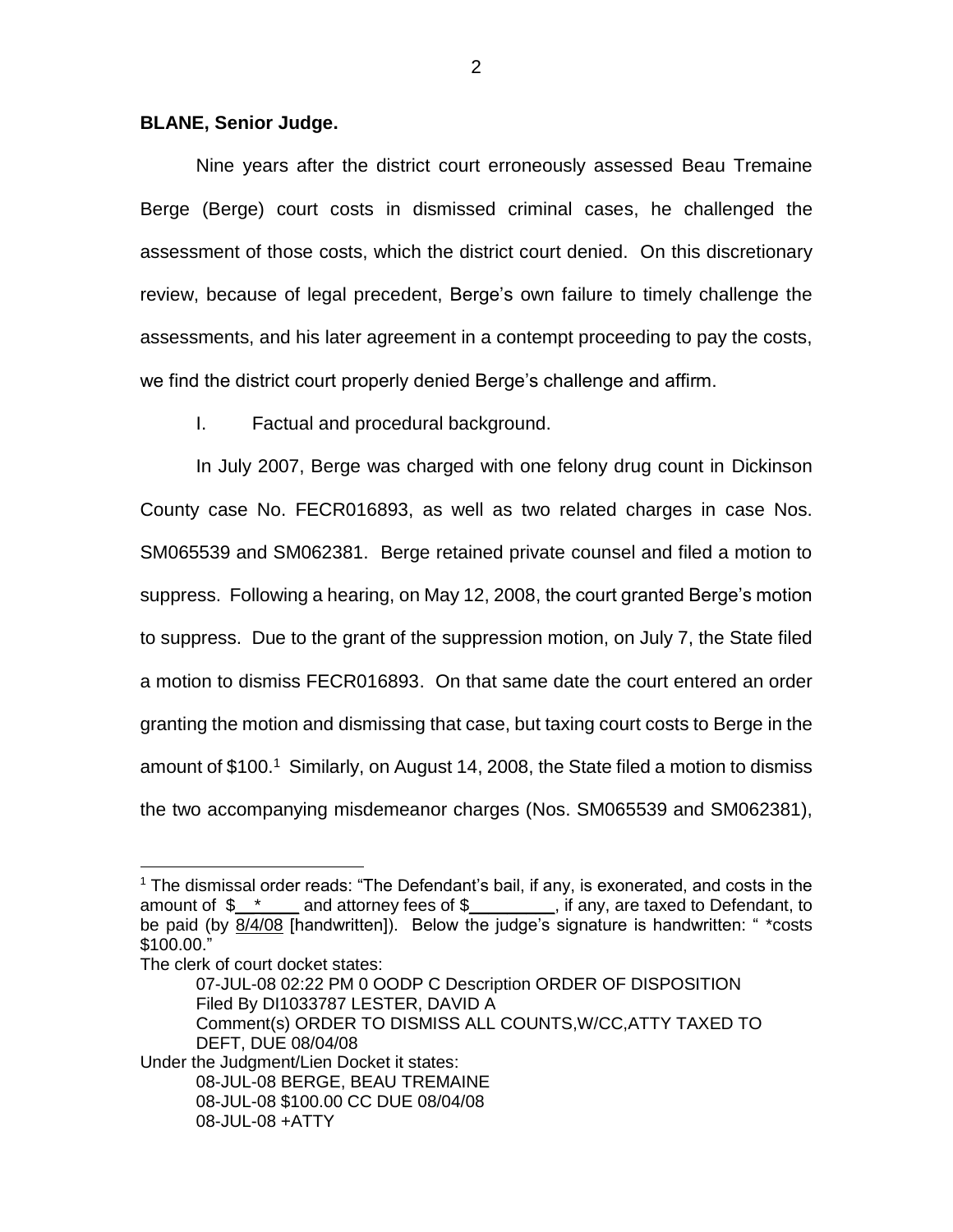and the court entered an order on that same day dismissing those criminal charges, but again taxing court costs to Berge. $^2$  Berge did not consent to the taxing of any of the costs in these dismissed cases. Berge did not file an appeal or seek a hearing challenging the taxing of court costs in any of these dismissed cases.

Two years later, on July 9, 2010, the State filed an application against Berge for contempt for failure to pay, listing case Nos. FECR016893, NT006855, SMSM062381, and SMSM065539. The application contained no itemization by case of the total amount claimed of \$1466.02. On August 12, at the time scheduled for hearing on the contempt application, Berge admitted he was in contempt of court as alleged in the State's application and did not challenge the amount of the fines and court costs he had been ordered to pay. Based on Berge's admissions, the court found him in contempt of court for failure to pay, $3$  sentenced him to seven days in jail, and withheld mittimus conditioned on Berge making monthly payments of \$50.00 to the clerk of court. Berge's signature appears on the bottom of the ruling regarding contempt of court, agreeing to the ruling in form and substance. Berge did not appeal this order.

On June 8, 2011, the State requested a mittimus hearing to determine whether Berge should be required to serve the seven days in jail for the contempt based upon his failure to make the monthly payments as agreed. The mittimus hearing was scheduled for July 7. When Berge failed to appear for the hearing, a

 $\overline{a}$ 

3

 $2$  The motion and order are signed on August 14, but filed on August 15, 2008. The dismissal order reads: "The Defendant's bail, if any, is exonerated, and costs in the amount of \$100.00 (\$50 each) and attorney fees of  $\frac{1}{2}$ , if any, are taxed to Defendant, to be paid (by Sept 15, 2008 [handwritten])."

 $3$  The court did not delineate whether the finding was based on a failure to pay fines or court costs.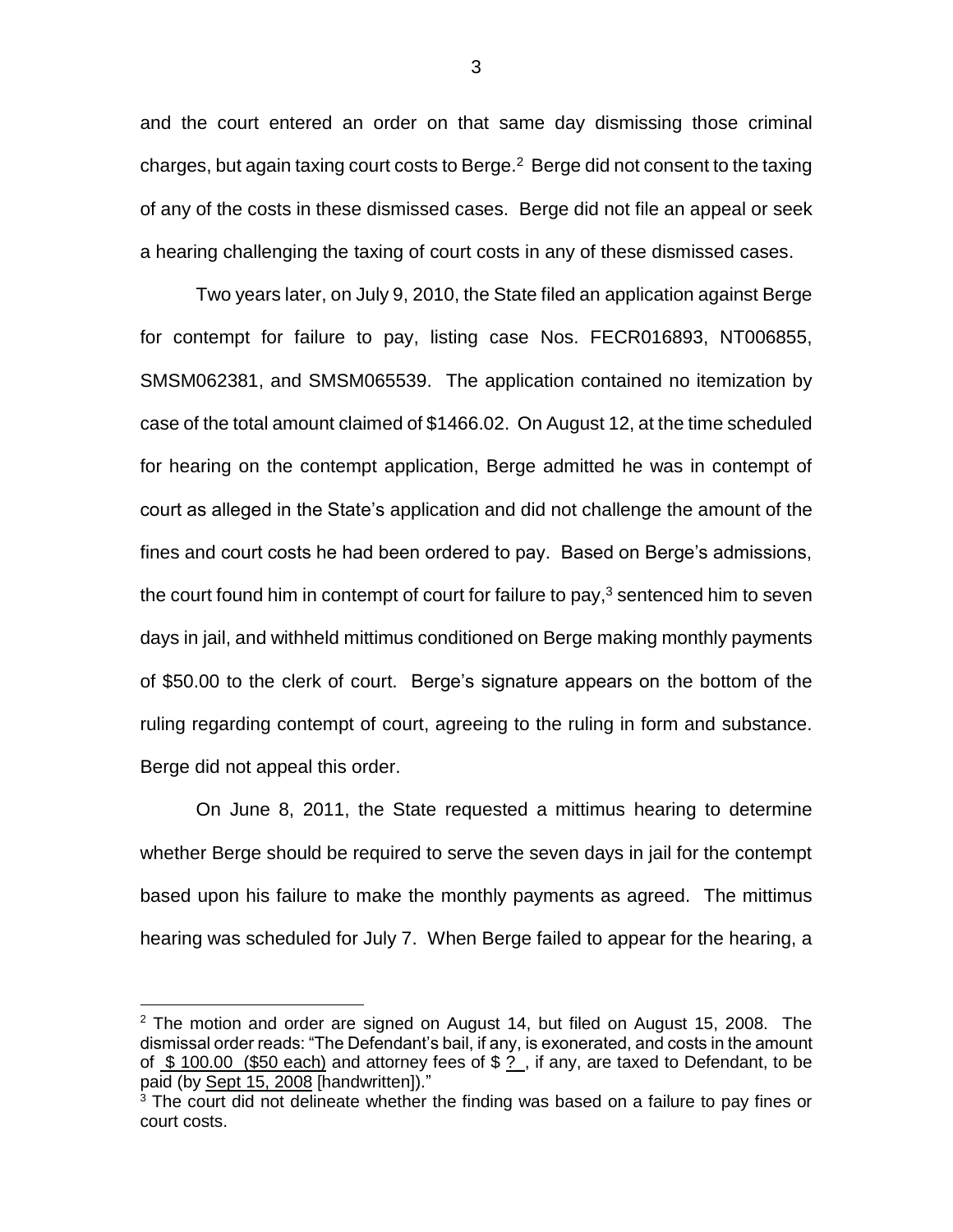bench warrant was issued for his arrest. Almost four years later, on May 7, 2015, after the State learned that Berge was incarcerated in federal prison, the State filed a motion to dismiss the mittimus proceeding. The court granted the motion, canceled the mittimus hearing, and recalled the arrest warrant previously issued, but it again assessed court costs to Berge. Berge did not appeal or challenge the costs assessed in this order.

Almost two years later, on February 9, 2017, after receiving letters from the Dickinson County Attorney's office attempting collection, Berge wrote a letter to the court questioning why he was being required to pay so much. On April 20, the court held a hearing on Berge's complaint about court costs. At the hearing, Berge testified and the parties agreed that the court would take judicial notice of all of the court files involved in the court cost issue. On June 30, the district court filed its order denying Berge's challenge to the court costs he had been ordered to pay.<sup>4</sup> On July 10, Berge filed a notice of appeal. By order, the supreme court deemed the notice of appeal to be an application for discretionary review, which it granted on September 25, 2017. The supreme court then transferred the case to us.

II. Discussion.

 $\overline{a}$ 

A. Whether the district court erred in denying Berge's challenge to the imposition of court costs against him when those charges were dismissed.

Berge's specific challenge is to the costs taxed to him in the criminal cases that were dismissed.<sup>5</sup> "To the extent we are required to engage in statutory

 $4$  The order lists the following court case numbers as involved in Berge's challenge: case Nos. FECR016893, SMSM062381, SMSM065539, SMSM056112, and NT006855.

<sup>&</sup>lt;sup>5</sup> Since Berge was convicted in NT006855, the associated fines, surcharges, and costs assessed are not at issue on this appeal.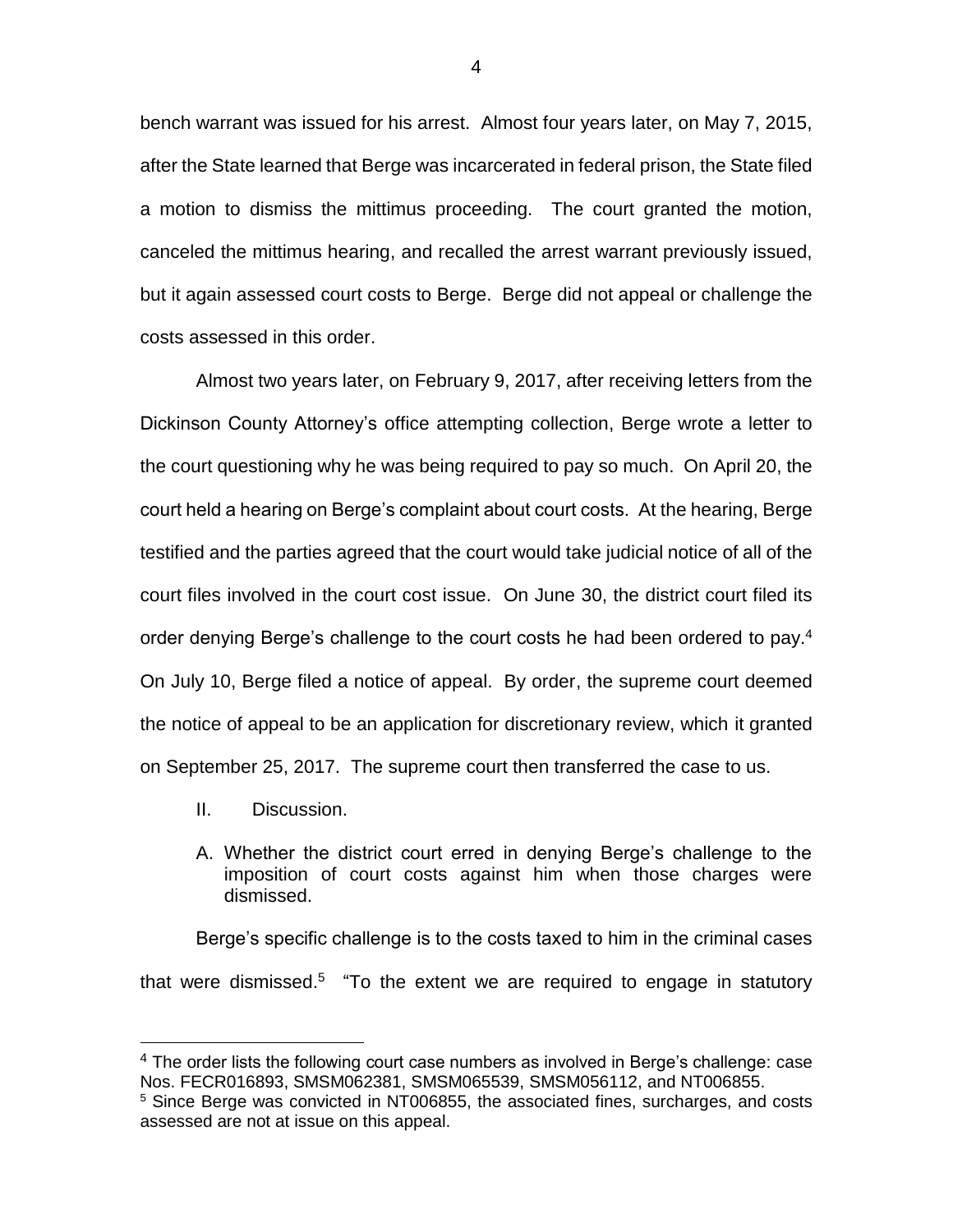construction, our review is for correction of errors at law." *State v. Dudley*, 766 N.W.2d 606, 612 (Iowa 2009) (citing *State v. Sluyter,* 763 N.W.2d 575, 579 (Iowa 2009)). Under Iowa statutes and as discussed in case law, Berge should not have been taxed court costs in the criminal cases that were dismissed.

"Criminal restitution is a creature of statute." A defendant is responsible for court costs associated with the particular charge to which he pleads or is found guilty. Additionally, Iowa Code section 910.1(4) identifies court costs as a form of restitution. However, restitution, as defined in section 910.1(4), only applies to "criminal cases in which there is a plea of guilty, verdict of guilty, or special verdict upon which a judgment of conviction is rendered." Similarly, section 815.13 authorizes the collection of costs of a criminal prosecution from a defendant "unless the defendant is found not guilty or the action is dismissed."

*State v. Jenkins*, No. 15-0589, 2015 WL 8367810 \*6 (Iowa Ct. App. Dec. 9, 2015)

(citations omitted). The record is clear that Berge did not consent to the imposition

of costs in the dismissed cases.

Even though the orders improperly taxed court costs to Berge in dismissed

cases the question is whether those orders are viable and enforceable. A

defendant is required to comply with a district court order, even if the order is

erroneous, if the district court had jurisdiction over the parties. *Allen v. Iowa Dist.* 

*Court for Polk Cty.*, 582 N.W.2d 506, 508-09 (Iowa 1998).

As a general rule, a party cannot attack the validity of a court order which is the basis for the contempt charge on appeal from the judgment of contempt. The party must challenge the order by direct appeal. This court has held that an erroneous, irregular, or improvident order furnishes no grounds for a person to disobey its terms. "If there is jurisdiction of the parties and legal authority to make an order, the order must be obeyed however erroneous or improvident." A person, however, cannot be punished for the violation of a void order. An order is void if it is entered by a court lacking subject matter jurisdiction.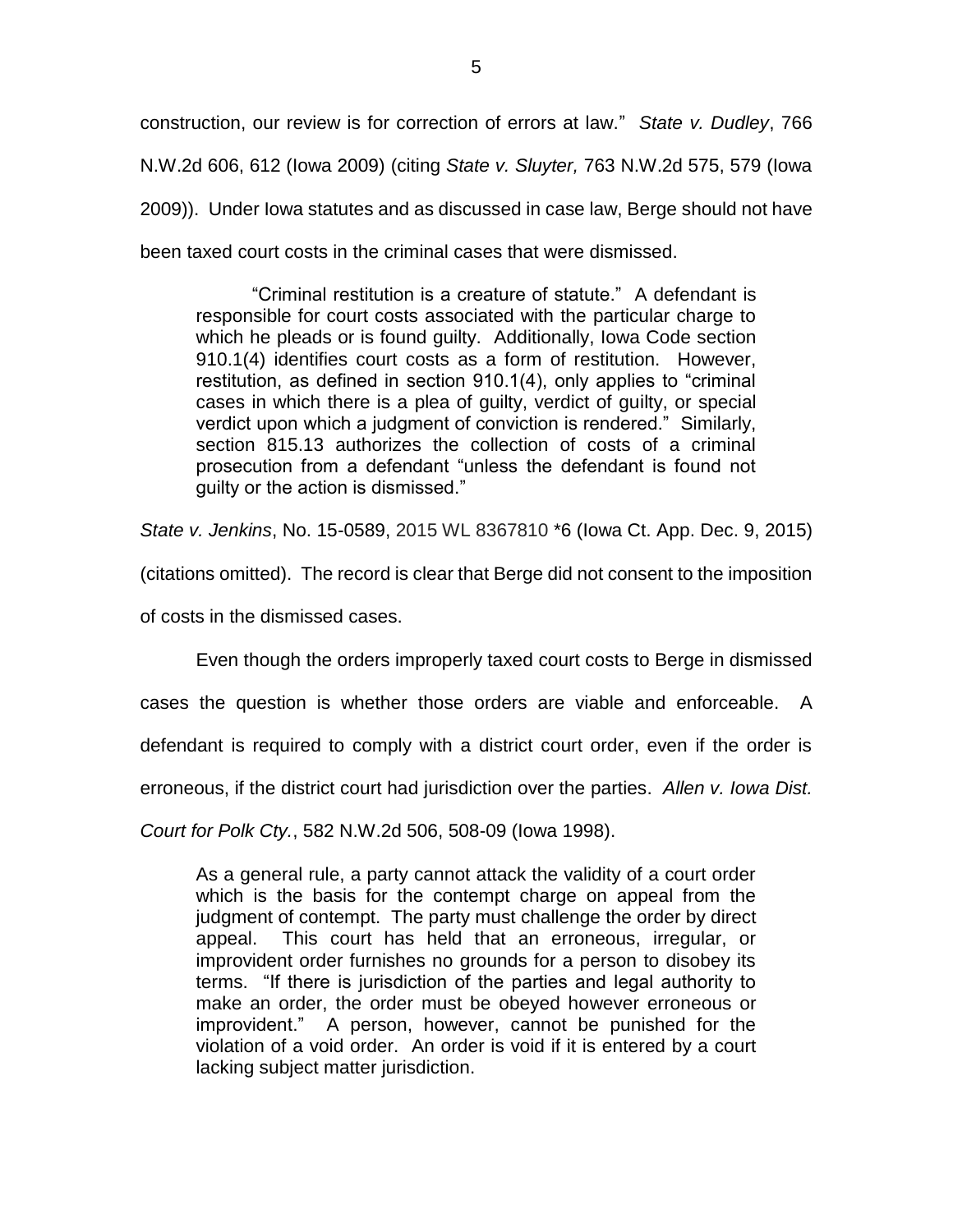*Id.* (citations omitted). Here, Berge does not claim the court was without subject matter jurisdiction. These were criminal cases filed in the proper court. Certainly, since the judge had jurisdiction to enter the orders that dismissed the charges, those orders, which also imposed the court costs, are not void; they are only subject to challenge as error.

To challenge an order as erroneous, a defendant may file a motion to reconsider in the district court. *See State v. Swift*, No. 15-1229, 2016 WL 3275606, at \*1 (Iowa Ct. App. June 15, 2016) (recognizing the defendant had filed a motion to reconsider his court costs under Iowa Rule of Civil Procedure 1.904(2) when his criminal charges were dismissed). A defendant may also challenge the order's validity on direct appeal. *See Hargis v. Fleck*, 157 N.W.2d 103, 107-08 (Iowa 1968) (stating the proper place to challenge the validity of an order is direct appeal, not in the contempt proceeding initiated for violating the order). A defendant may appeal a district court order through discretionary review if he or she does not have the right of appeal. Iowa Code § 814.6 (2017). The defendant has thirty days after the filing of the final order to file a notice of appeal. Iowa R. App. P. 6.101(1)(b).

Berge did not procedurally and timely appeal or challenge the orders that improperly imposed the court costs, thus those orders remain viable, in force, and enforceable. The trial court did not err in so holding.

B. Whether the district court erred in allowing enforcement by contempt of payment of court costs erroneously ordered.

In his appeal, Berge also asks us to look at the contempt proceedings that took place in 2010. The State contends this issue was not preserved for appeal. We agree with the State.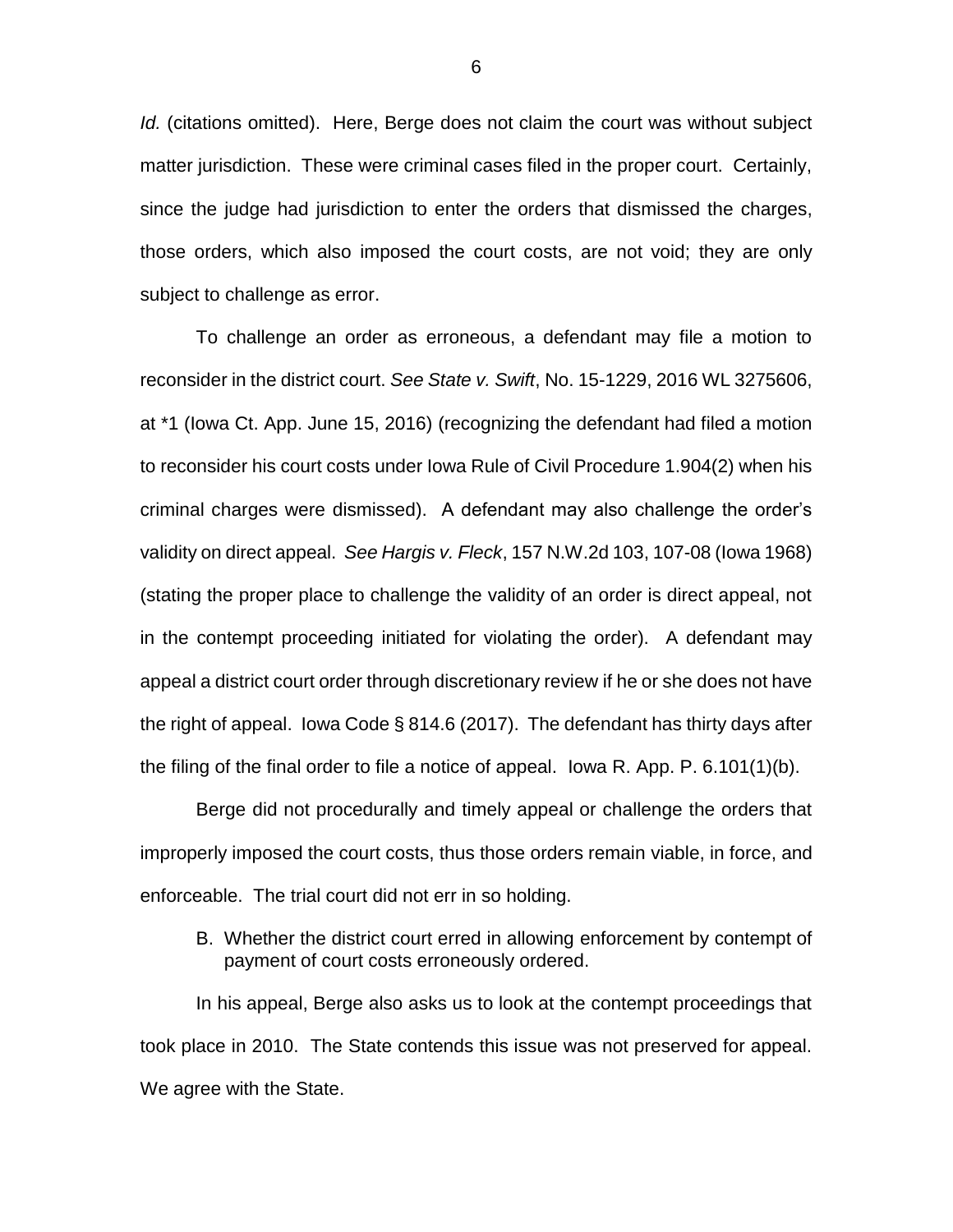As set out above, in 2010, the State filed an application for contempt against Berge for his failure to pay. At the contempt hearing, Berge stipulated to the amount of the costs being sought and consented to the entry of the order holding him in contempt. He did not challenge the amount of fines and court costs he had been ordered to pay. Based on Berge's consent, the court found him in contempt of court, sentenced him to seven days in jail, and withheld mittimus conditioned on making monthly payments. Berge signed off on the contempt order agreeing to it and did not appeal.

At the hearing from which this discretionary review flows, Berge claimed that he agreed to and signed the contempt order not because he owed the costs, but to keep from going to jail. He now makes this claim of duress or coercion seven years after the contempt order was entered.

We agree with Berge that a defendant's failure to pay a costs judgment is not to be enforced or punished by a contempt proceeding. See *Sluyter*, 763 N.W.2d at 581 (ruling that if fees and costs are not paid, the court is required to enter a judgment against the person for any unpaid amounts); *see also* Iowa Code § 815.9(7). Berge could have challenged the contempt action and raised his duress or coercion claim, but he did not timely appeal that proceeding or the entry of the contempt order. As we set out in division A above, as long as the court had subject matter jurisdiction, which Berge does not contest, neither the orders imposing the costs nor the contempt order are void. Whether the contempt order should continue to be enforced in the future is not now before us.

Although the court referenced the contempt proceeding in the factual history of its order, it specifically identified the issue it was addressing in its ruling: "The

7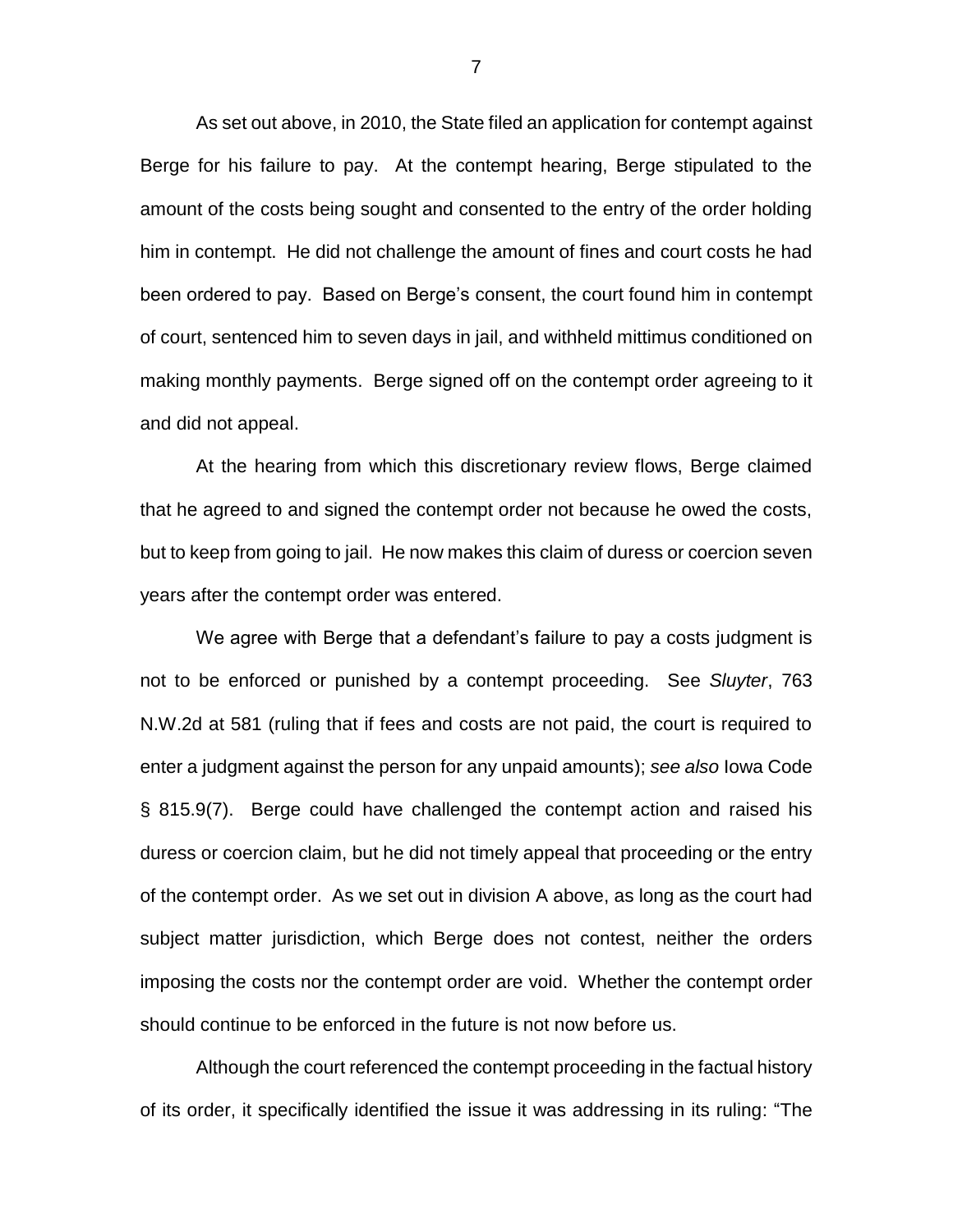issue presented to the court is whether or not the court costs assessed to Beau Tremaine Berge in the above-captioned matters are owed to the State of Iowa." The court did not rule on the propriety of the contempt proceedings. That issue was not preserved and is not now properly before this court. *Meier v. Senecaut*, 641 N.W.2d 532, 537 (Iowa 2002) ("It is a fundamental doctrine of appellate review that issues must ordinarily be both raised and decided by the district court before we will decide them on appeal.").

C. Whether Berge has been denied substantial justice by the taxation of costs and enforcement by contempt.

Under this appeal point, Berge suggests that based upon a legal concept called "substantial justice," we somehow have the authority in this discretionary review to wipe out the court costs that were improperly taxed and then improperly enforced through contempt proceedings. He argues: "Justice would best be served by setting aside the costs assessed in this case." Although Berge's argument at first blush may appear to have some magnetism and we may sympathize with his predicament, as shown by the discussion in divisions A and B above, where Berge failed to timely challenge or appeal the orders improperly imposing costs on dismissed charges, consented to the contempt findings and order, and failed to timely challenge or appeal that order, the law does not come down in his favor or provide him relief.

Berge further argues that "[d]iscretionary review may be granted when 'substantial justice' has not been accorded the applicant," citing Iowa Rule of Appellate Procedure 6.106(2). This rule of appellate procedure only sets forth one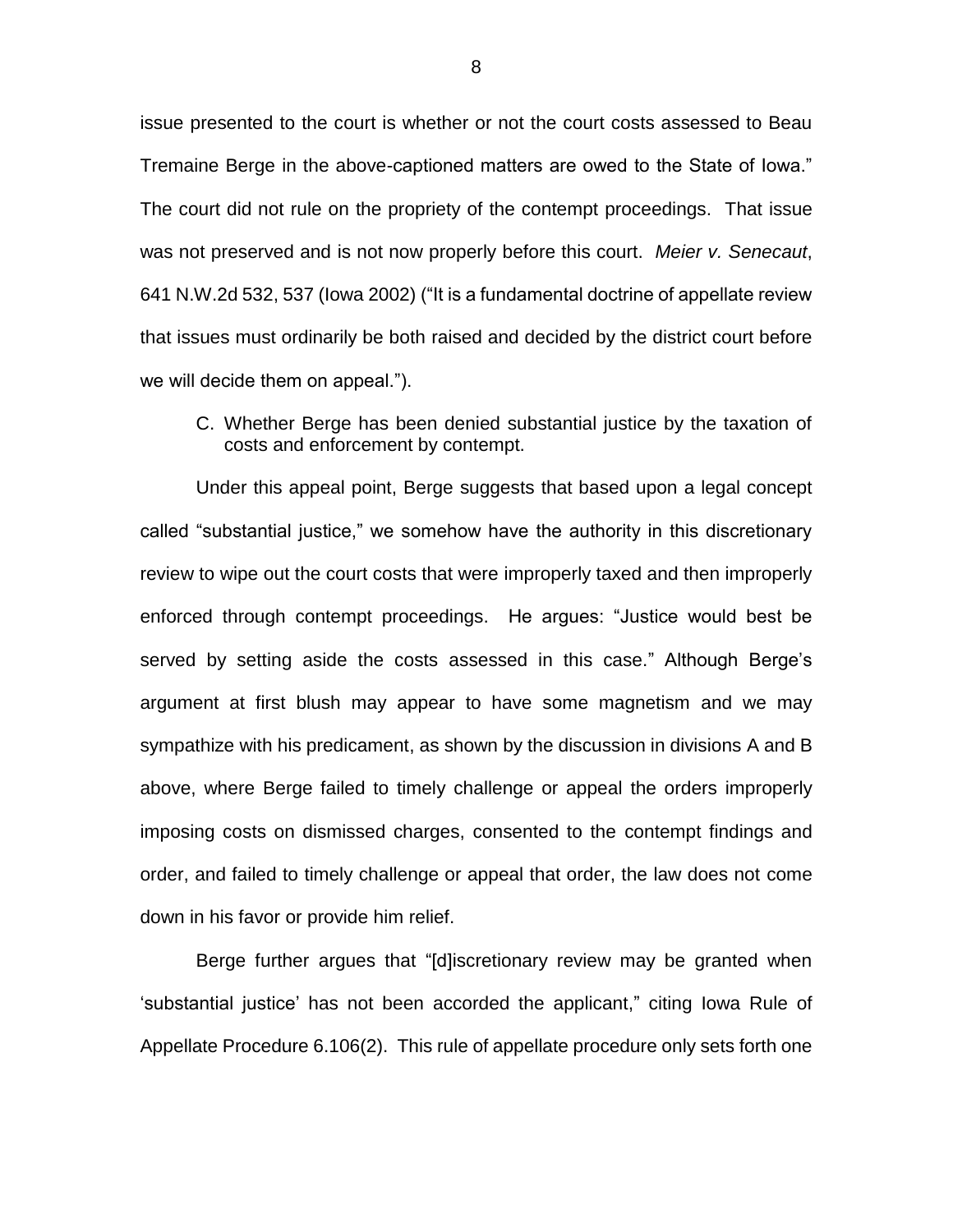of the standards for granting discretionary review; it does not provide a substantive legal standard for setting aside orders.

Our review reveals to us four areas where the concept of substantial justice arises. The first is when the court considers personal jurisdiction over a nonresident defendant and whether it comports with due process fair play and substantial justice. *See Sioux Pharm, Inc. v. Summit Nutritionals Int'l, Inc.*, 859 N.W.2d 182, 188-89 (Iowa 2015). The second is when the court rules on a motion for new trial under Iowa Rule of Civil Procedure 1.1004, which allows the granting of a new trial when the verdict did not effect substantial justice. *See Crow v. Simpson*, 871 N.W.2d 98, 108 (Iowa 2015) (recognizing that while failure to administer substantial justice is not explicitly listed as a ground for new trial under rule 1.1004, "the court may grant a new trial on grounds other than those" contained in the rule); *Lehigh Clay Prods., Ltd. v. Iowa Dep't of Transp.*, 512 N.W.2d 541, 543 (Iowa 1994) (noting that Iowa has "long recognized the trial court's inherent power to grant a new trial where the verdict fails to administer substantial justice"). A third is Iowa Rule of Civil Procedure 1.911(1), which provides: "A continuance may be allowed for any cause not growing out of the fault or negligence of the movant, which satisfies the court that substantial justice will be more nearly obtained." Finally, a mandamus action includes a substantial justice standard. *See Headid v. Rodman*, 179 N.W.2d 767, 770 (Iowa 1970) ("When a writ of mandamus is asked, the court may inquire whether it will operate impartially, create confusion and disorder, and whether it will or will not promote substantial justice." (citation omitted)). None of these are pertinent here and do not support Berge's claim of a denial of substantial justice.

9